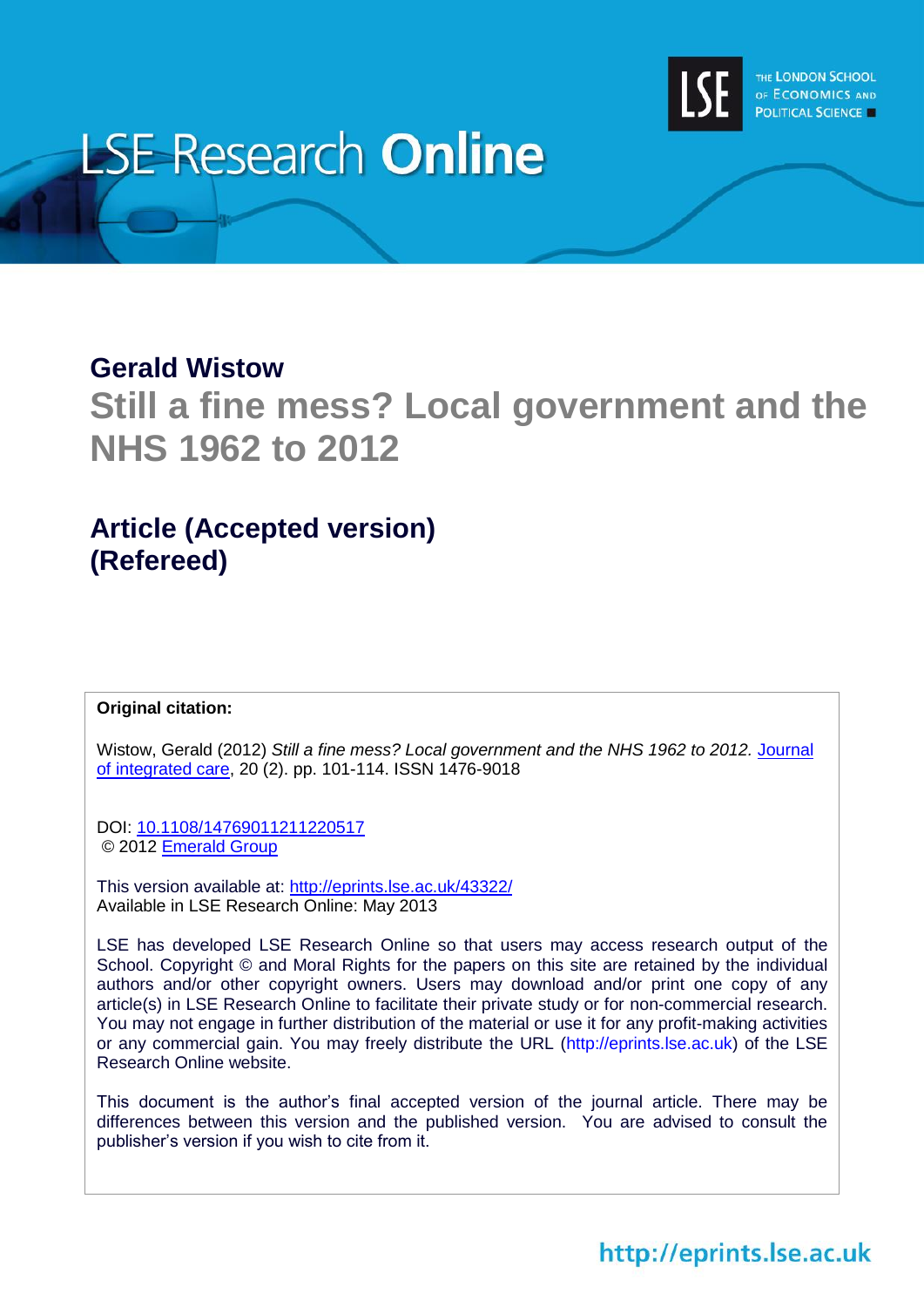# **Still a Fine Mess? Local government and the NHS 1962 to 2012<sup>1</sup>**

#### **Gerald Wistow**

## **Visiting Professor of Social Policy**

# **London School of Economics and Political Science, London, UK**

#### Abstract

1

Purpose – The purpose of this paper is to take 'a long view' of initiatives taken to promote integration between local government and the NHS with the objective of seeking to understand why they have achieved consistently disappointing results.

Design/methodology/approach – The paper's analysis is based on a historical overview drawn from official documents and empirical research from the time of the creation of the NHS in 1948, but primarily focussing on the principles shaping the separate but parallel reorganisations of 1974 and their continuing influence up to and including the current White Paper, 'Liberating the NHS', and the Health and Social Care Bill.

Findings – The fundamental sources of integration barriers today lie in the foundational principles of basing (a) their responsibilities on the skills of providers rather than the needs of service users and (b) their organisational forms on separation rather than interdependence with national uniformity driving the NHS and local diversity local authorities. In addition, frameworks for integration have been established on a paradigm of seeking to build bridges at the margins of organisations rather than seeking to interweave their mainstream systems and processes.

Research limitations/implications – Future empirical research will be necessary to establish whether the currently proposed arrangements for integration do, in fact, experience the same limited results as previous ones.

Practical implications – Local and national strategies for improving integration should be reviewed in the light of the understandings set out here and local frameworks should seek to align and integrate mainstream systems and processes so far as possible. A thorough and dispassionate analysis should conducted of whether a free-standing, single purpose, national organisation still provides the most appropriate structure for delivering health services in light of changing needs, care models and resources.

Originality/value – The paper provides offers a distinctive analysis of the possible causes of disappointing outcomes from successive attempts to improve integration. If accepted it

<sup>&</sup>lt;sup>1</sup> This paper was one of a number commissioned for a special issue marking the 20<sup>th</sup> anniversary yof the Journal of Integrated Care (Vol. 20 No. 2, 2012, pp. 101-115)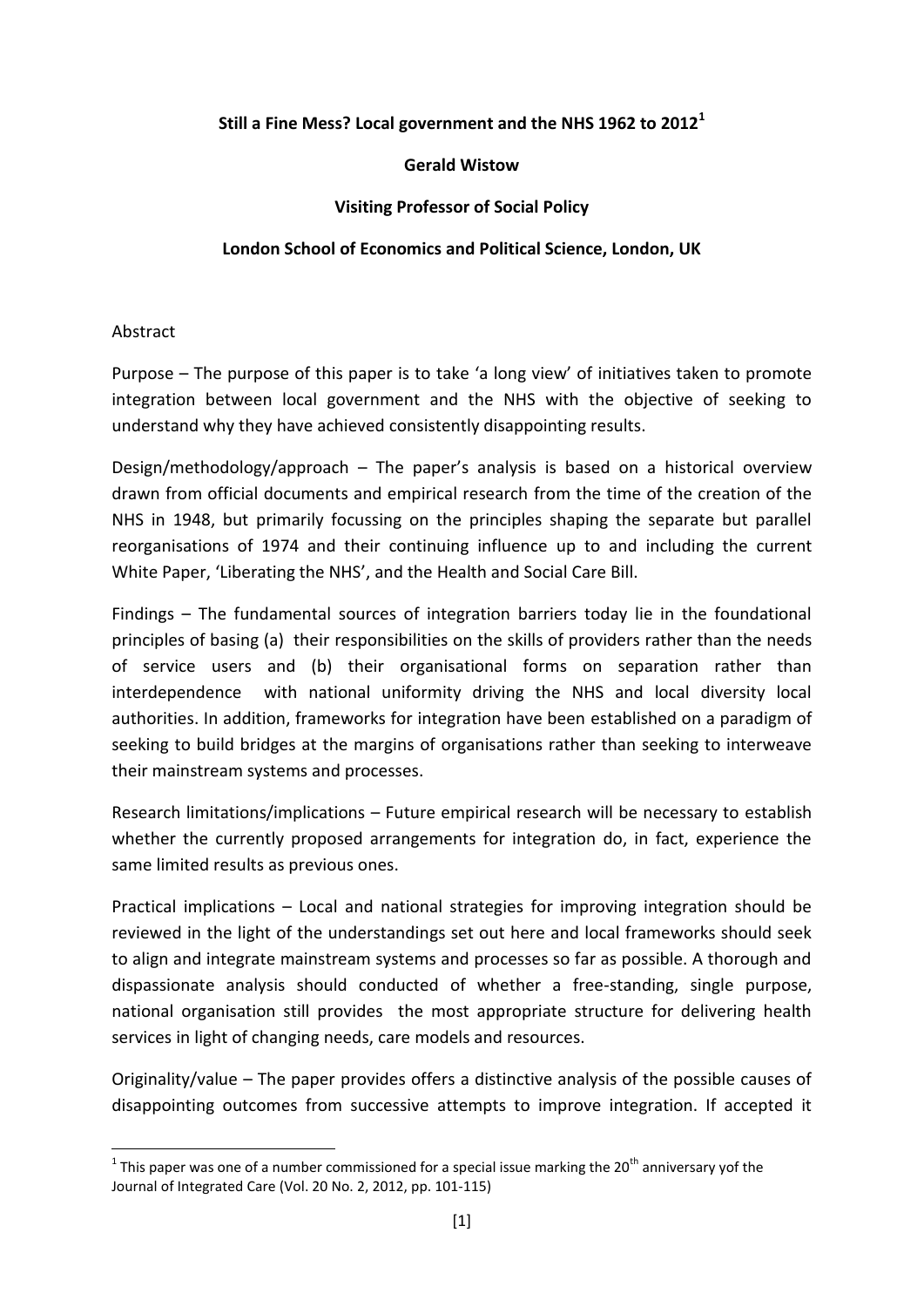could lead to a radically different approach, first, to integration and, ultimately, to the nature of the NHS and local government.

Keywords Integration, integrated care, organisational uniformity and diversity, unified commissioning, National Health Service, Local government.

Paper type: Research paper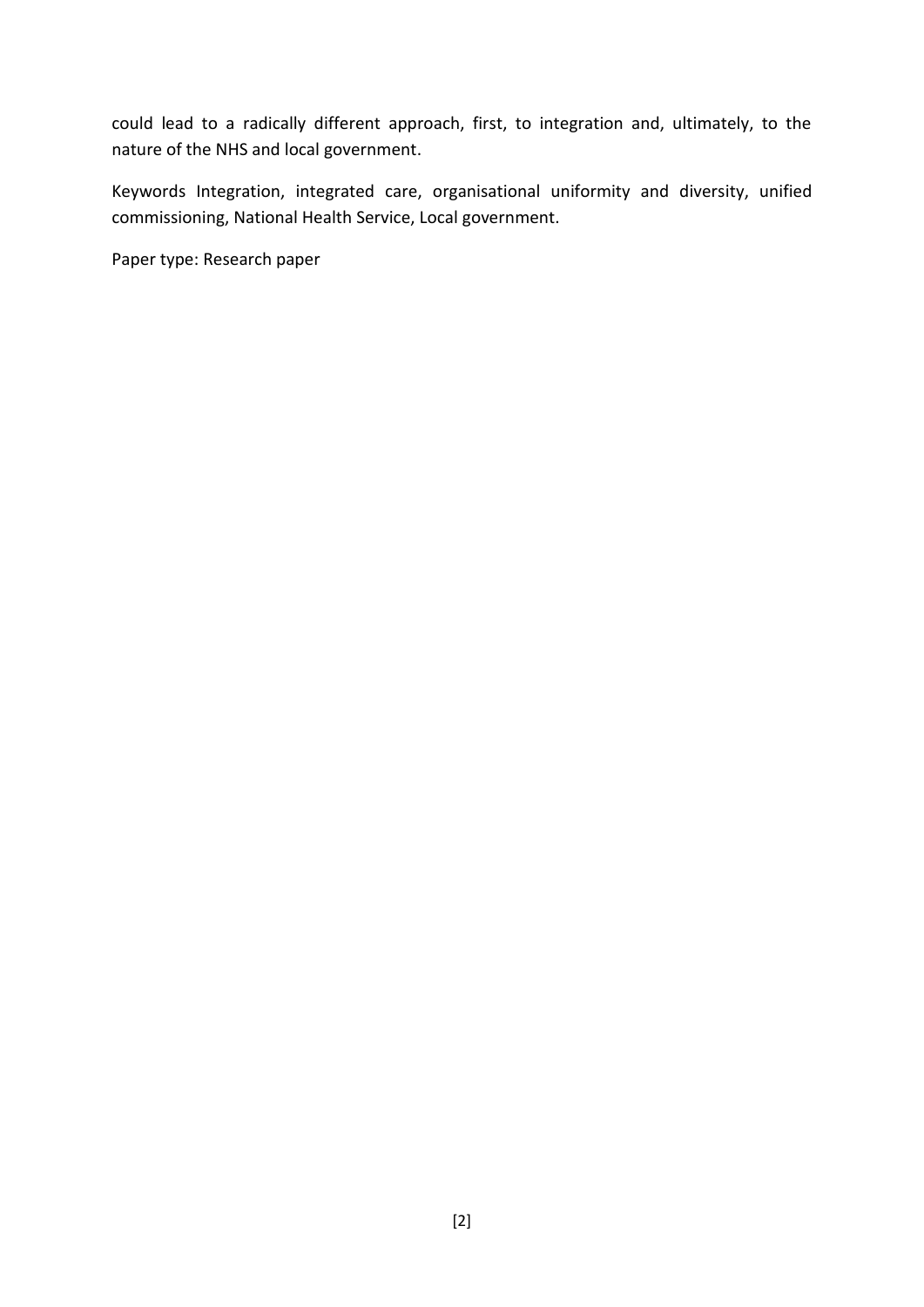#### Introduction

Anniversary issues of journals are opportunities for taking the long view. In fact, they more or less demand a perspective which at least corresponds with the anniversary in question (twenty years in this case). Thus they prompt us to look beyond the here and now; to seek to understand the roots of current policy predicaments; and to assess achievements against more distant baselines. This article adopts such an approach. It concludes that that not only are many of today's barriers to integrating the NHS and local government still shaped by decisions made significantly more than twenty years ago; but that relatively little has been achieved in the various attempts to overcome them. 'Islands of good practice' have generally been identified at different points and had their time in the sun. The closure of long stay hospitals and re-provision of their services in community-oriented settings also owed more than a little to the joint efforts of the NHS and local government in some if not all localities. Taking the long view, however, it is the persistence of problems and barriers, punctuated by the successive re-launches and re-branding initiatives to improve the range and results of inter-relationships between the NHS and local government which provide the markers of a journey that, in terms of mainstream practice, has never got far beyond base camp.

By some chance, or twist of fate, the time of writing this article (January 2012) coincides precisely with another anniversary. It is fifty years to the month since the then Ministry of Health (1962) published the first ten year plans for hospital building in England and Wales. At the same time, a Circular was sent to local authorities highlighting a section of the plan that described the development of hospital services 'as complementary to the expected development of the services for prevention and care in the community and a continued expansion of those services has been assumed in the assessment of hospital provision to be aimed at' (cited by Sumner and Smith 1969 p.43). Accordingly, local authorities were asked to produce plans for developing their health and welfare services over the same ten year period. (At this time, local authorities still employed Medical Officers of Health and were responsible for community health services as well as children's and 'welfare' services. In a minority of authorities, health and welfare services were integrated within a single Department.

The first round of these 'complementary' plans was published the following year (Ministry of Health 1963) and we are fortunate that an independent evaluation of this first initiative in what we would come to call joint planning was conducted from the University of Glasgow (Sumner and Smith 1969). Its findings make fascinating and not unfamiliar reading, even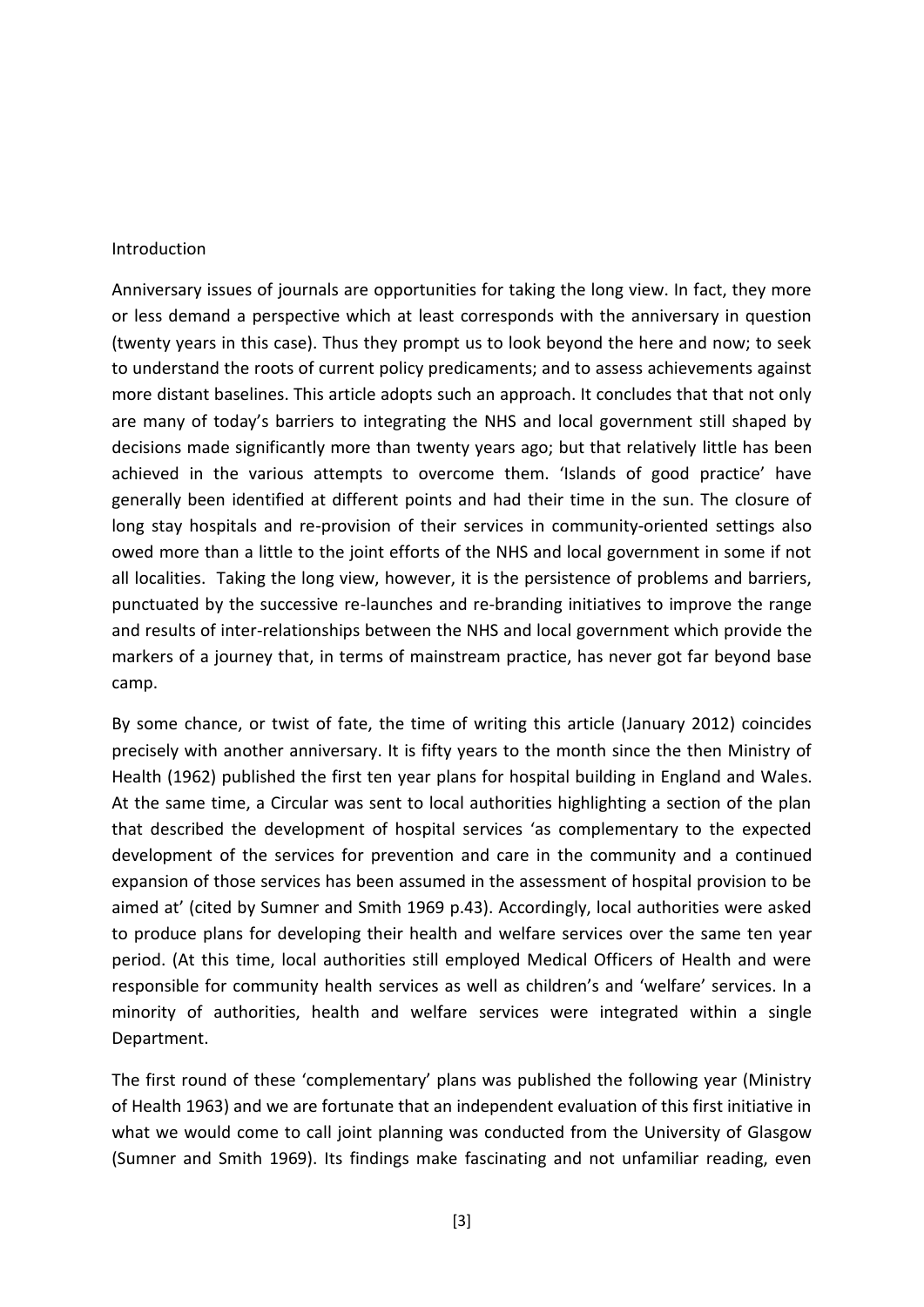today. Space permits only a few examples but if the language is occasionally dated, the sentiments seem surprisingly contemporary:

## *Joined up and Whole Systems Planning*

'the development of each service was usually considered in isolation, and it could not be said that there was an overall plan for the development of services for the elderly in any of the authorities studied' (p.348).

'In some case study authorities, health and welfare departments had discussed plans together, and in a few places health and welfare services came under the one department. However, the general impression gained was that, as one medical officer of health said: 'there is not really intelligent planning in the way of beds in old people's homes, numbers of flats and beds in hospitals……..when asked how the substitutability of related services had influenced plans for his authority, he added: 'that sounds too logical, and in fact was not how it happened'. (p.208-209)

# *Cost shunting*

'Another welfare officer described the views of his committee about the policy of expanding residential accommodation rather than hospital bed provision for the elderly: the welfare committee protested because they feel that in 1948 a certain role – with certain funds to do it – was allocated to the welfare committee, and if the role has changed – which it has – there should be a reallocation of finances as between hospitals and local authorities…… (p.308)

# *Inadequate funding for interdependent services*

'The local authority associations …….warned that if they were not able to meet the extra expenditure needed to expand their services, the Minister's hospital plan would be imperilled' (p.308)

# *Disputes over poorly defined responsibilities*

'Part of the reason for the lack of progress in planning for local authority services in conjunction with plans for hospitals was the large number of different authorities involved……However, it seemed that the more significant bar to co-operation was the division of responsibility without a clear-cut division of function. Too often this led to failure to develop a service because each side could argue the other should do it' (p.310)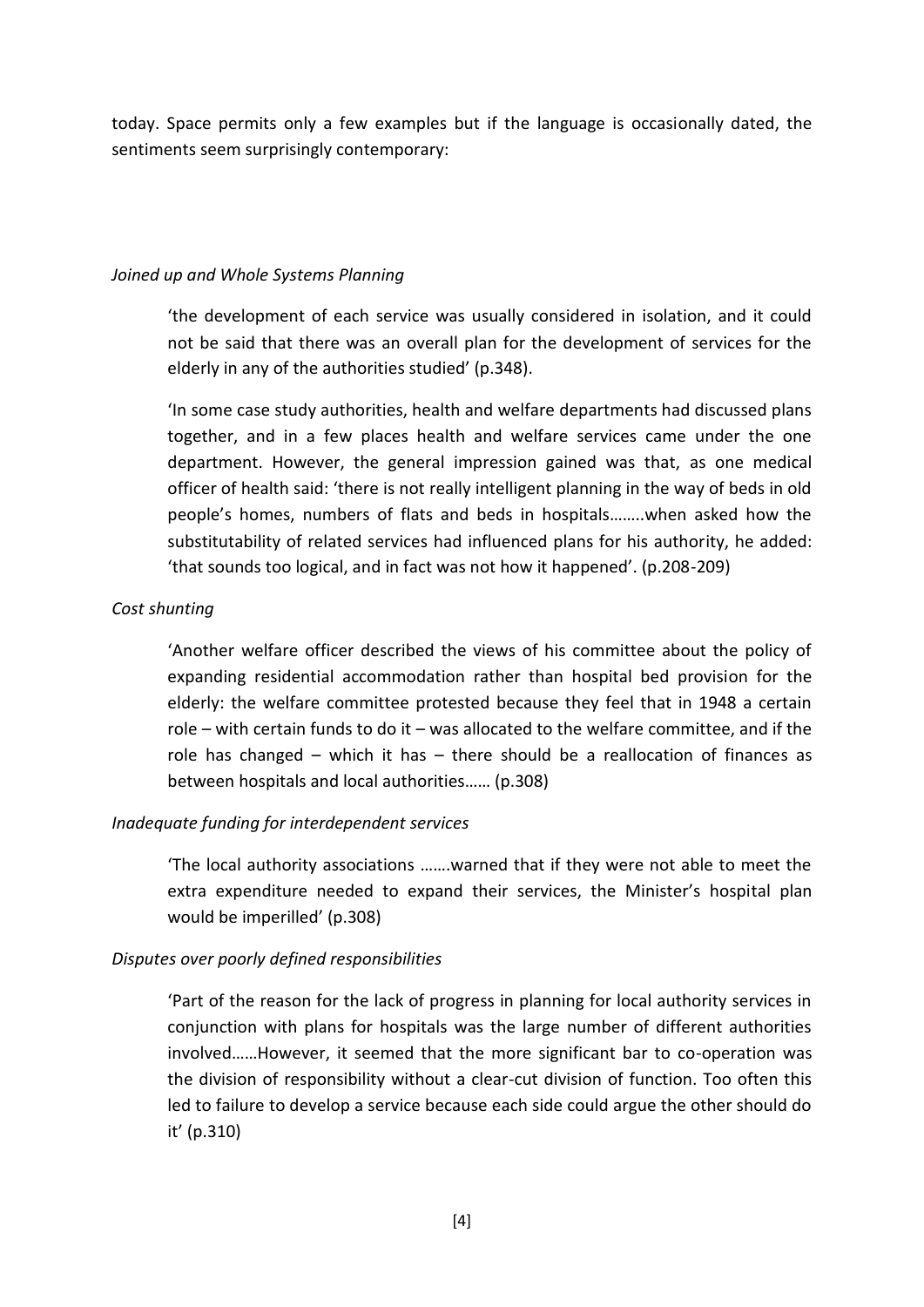#### *Structures instead of Purpose*

'In all the debates about reorganising the structures of central administration, local government, health services, social services and finance, the first need is to decide what it is hoped to achieve by the changes to be made. Then and only then, can useful discussion take place on how to achieve it. If it is hoped to achieve more effective planning for the health and social services it is doubtful how far structural changes of the kind being discussed will help to achieve this aim. Many of the suggested changes might well help to achieve the aim of more of more efficient administration, though even this may be doubted'. (p.371).

#### *Single Assessment and Information Systems: Recommendations*

The possibility of introducing a unified records system…………also deserves consideration. The advantages…….would be that staff dealing with a referral for help would be able to check quickly whether other services run by different departments or different sections of the same department were already involved(p.376).

Thought should be given to ways of ensuring that the needs of an individual old person for help are not assessed separately by a number of different people…… (p.376)

The study's findings were almost certainly predictable given that the need for more effective planning and coordination between the different arms of the NHS had become the dominant driver of proposals for what became the its very first reorganisation in 1974 (Porritt 1962, Ministry of Health 1968 and DHSS 1970. Complaints about cost shunting by hospitals went back even further, at least as far as 1951 (Parker 1965 pp. 114-118) while the very first public inquiry into the costs of the NHS had concluded that 'a more important cleavage than the division of the NHS into three parts, is that between hospital services and social care services'(Guillebaud 1956). The barriers to integration can be said, therefore, to be systemic, rooted in the foundations of the NHS and the shifting division of responsibilities between it and local government.

The 1974 reorganisation not only failed to eradicate these problems but arguably left them more entrenched. The possibility of unifying health services within local government was briefly on the table (Ministry of Health 1968, Redcliffe Maude 1969), an option first recommended in 1909 in the minority report on the future of the poor laws. However, the course ultimately adopted was to unify health services outside local government and social services within it. This decision was based on the application of an explicit principle that services should be organised on the basis of the skills of their providers rather than the needs of their clients (DHSS 1970, Wistow 1982) This solution satisfied the aspirations of both sets of professionals and, in an era of greater professional dominance, was less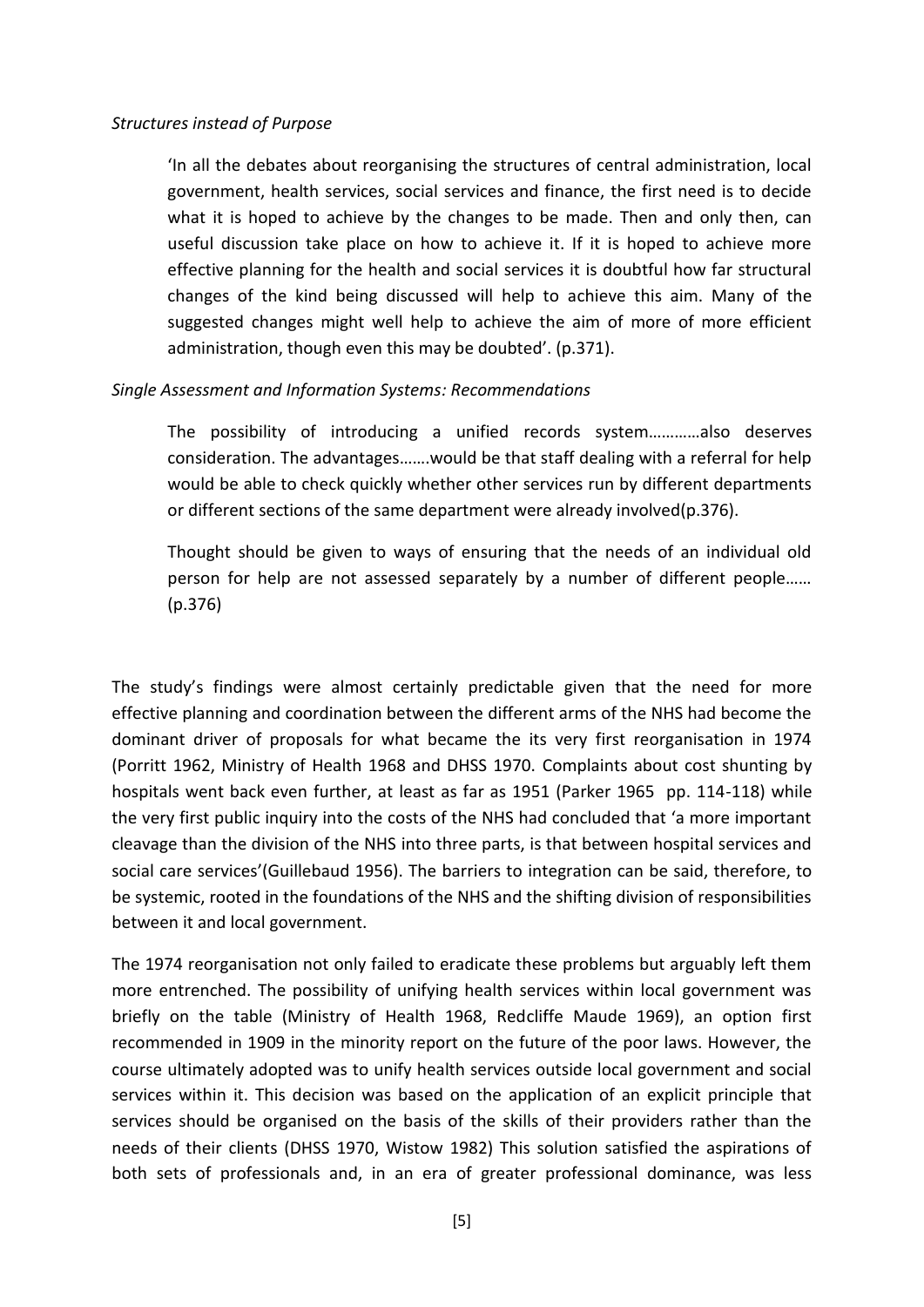remarkable than today. The doctors continued to be suspicious of local government and the emerging profession of social work saw a base independent of medicine (Seebohm 1968) as necessary for its own professional autonomy and status. Unsurprisingly, however, the principle has proved to be a poor basis for modernised public services which put people and their needs at the centre of whole systems of care and support.

Establishing two internally unified but separate services did not eliminate the need for integration between them (nor, as experience continues to teach us, did it solve problems within them). Rather it illustrated the point that each new shuffle of the structures closes some gaps (or brings external integration in house) while opening others. In short, the 1971 Seebohm social care reorganisation and the wider 1974 simultaneous reorganisations of the NHS and local government re-defined the boundaries across which integration would be necessary while also entrenching them around authorities with different cultures, systems, professional perspectives and relationships to national government and local interests. Organisationally 'chalk and cheese' in almost every respect, they were designed around two distinct principles: national uniformity and local diversity. Like oil and water, however, (if we may switch metaphors), they were soon to prove such principles did not mix.

The experience of operating the two systems lay ahead, however, when the 1972 White Paper proposed that health services should be administratively unified but coordinated in their planning and delivery with local government. Indeed, it recognised that 'a single family, or an individual, may in a short space of time, or even at one and the same time, need many types of health and social care and those needs should be met in a coordinated manner' (DHSS 1972a Note 3(b), para 7). The 'Grey Book' on management arrangements for the NHS similarly argued that needs were not divided into compartments which paralleled administrative divisions and that 'a wide range of different services (was) required to provide a complete programme of health care, including social services provided by local authorities' (DHSS 1972b para.3.25).

To underline that this requirement was, indeed, mainstream NHS business, Brown (1975 p.142-143) calculated that 70% of NHS expenditure before re-organisation went on five categories of care which had to be planned across health and social care boundaries. Among the reasons can be identified key NHS objectives like the shift towards community care, the associated shift of priorities to so-called Cinderella groups and the changing disease burden. Lest we think the last is only a recent part of the integration debate, it is worth recognising that the consequences of an ageing society and long term 'degenerative diseases' for changing patterns of demand were being highlighted in the mid-seventies (for example Tuckett 1976) and with them the coordination of service delivery by a wide range of health and other services.

Since the NHS would continue to have substantial levels of dependence on local government, the 1973 NHS Reorganisation Act contained a number of provisions to facilitate cooperation and collaboration: health and local authority boundaries were to be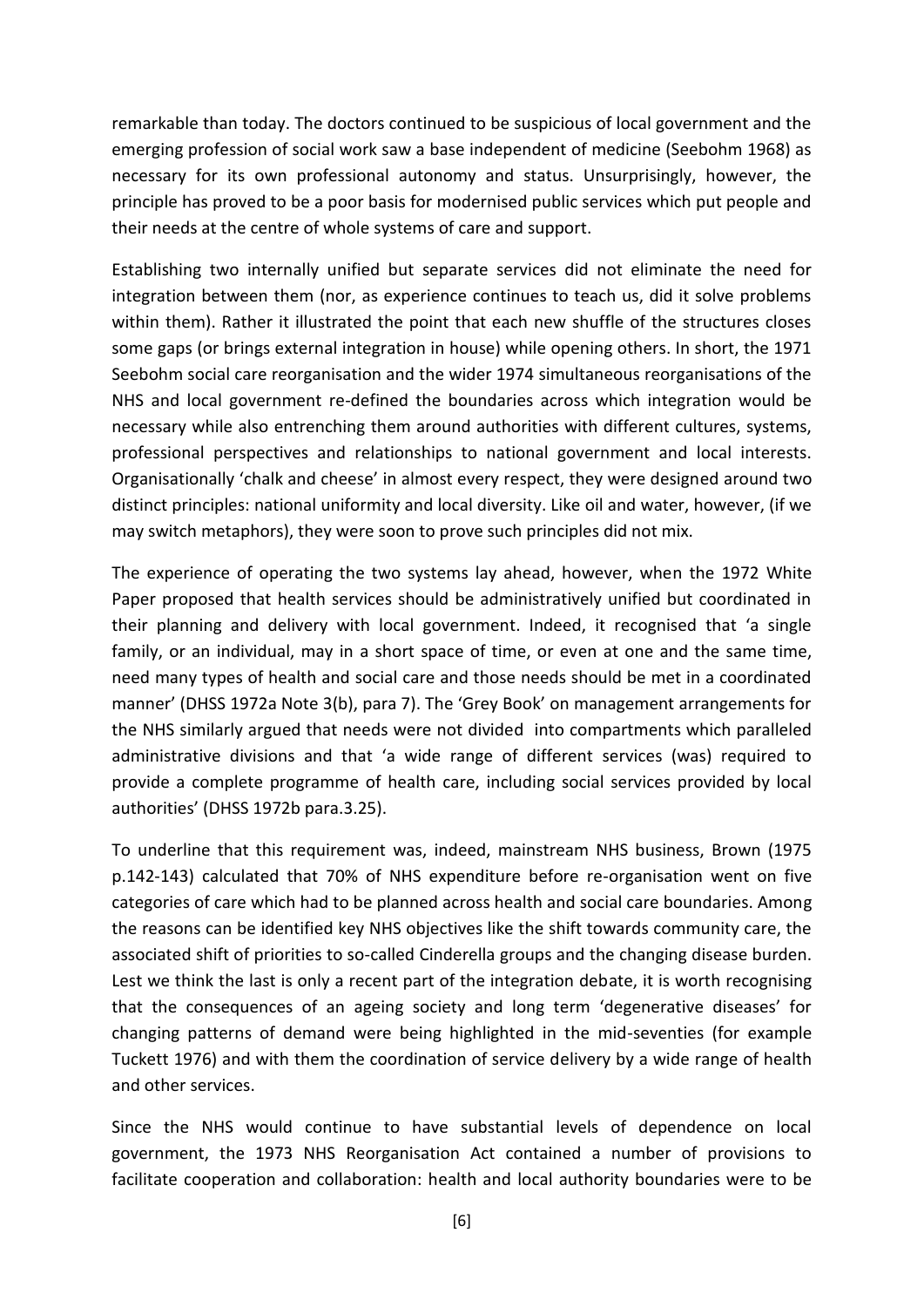coterminous wherever possible; both kinds of authority were placed under a statutory duty to collaborate; and Joint Consultative Committees were to be established to enable authorities to fulfil their responsibilities to 'secure and advance the health and welfare' of the population and support 'the planning and operation of services of common concern'.

Like many that were to follow, these arrangements were to fall far short of expectations. As early as 1976, a 'joint finance' programme added a financial incentive to the mix precisely because JCCs had been slow to make an impact and in order to compensate for the impact on council budgets of NHS policies to reduce dependence on long stay hospitals at a time of serious financial constraint. Indeed, the official historian of the NHS was subsequently to dismiss what he called the 'cumbersome apparatus' of JCCs and their 'satellite' planning teams as having made 'a miniscule contribution and (having) proved incapable of generating any meaningful momentum' (Webster 1998).

A further indicator of their weakness is provided by the attempt in 1985, forlorn as it turned out, to turn JCCs into the 'engine room' for joint planning with their own staff and relatively modest accountability to the Secretary of State.(DHSS 1985). Soon afterwards, Roy Griffiths (1988) added his distinctive assessment, calling for an end to 'the discredited refuge of imploring collaboration and exhorting action' Instead local authorities should receive a community care grant conditional on submitting a local community care plan which, inter alia, demonstrated the engagement of the NHS through 'adequate' joint planning arrangements. The same year, the Public Accounts Committee passed its own judgement on the post 1974 arrangement: 'despite the Department's assurances about the progress made to date, we are concerned that they have not developed Joint Planning arrangements that are fully effective.

At the same time, emphasis was placed on identifying and understanding the 'barriers' to integration (for example Challis et al 1988, Hardy et al 1992). The latter specified five categories of barrier: structural; procedural; financial; professional; and those of status and legitimacy. Although this approach identified particular blockages and potential ways to address them, it also fixed attention on obstacles to integration rather than the root causes of continuing fragmentation in planning and service delivery. This way of framing the issue reflected and conceivably reinforced the imbalance between means and outcomes for which initiatives to promote integration have been frequently criticised (for example DH 1998).

The White Paper 'Caring for People' accepted that 'further efforts (were) needed to improve coordination……based on strengthened incentives and clearer responsibilities' (DH 1989), not least because collaboration had 'focussed mainly on the mechanics of joint planning and joint finance' (ibid. para 6.1). Consequently, it emphasised that the 'Government intends to concentrate on outcomes rather than machinery' (ibid. para 6.11). Less than a decade later, new ministers were expressing criticisms of the arrangements for integration in unusually strong terms: people with complex needs too often found themselves in no man's land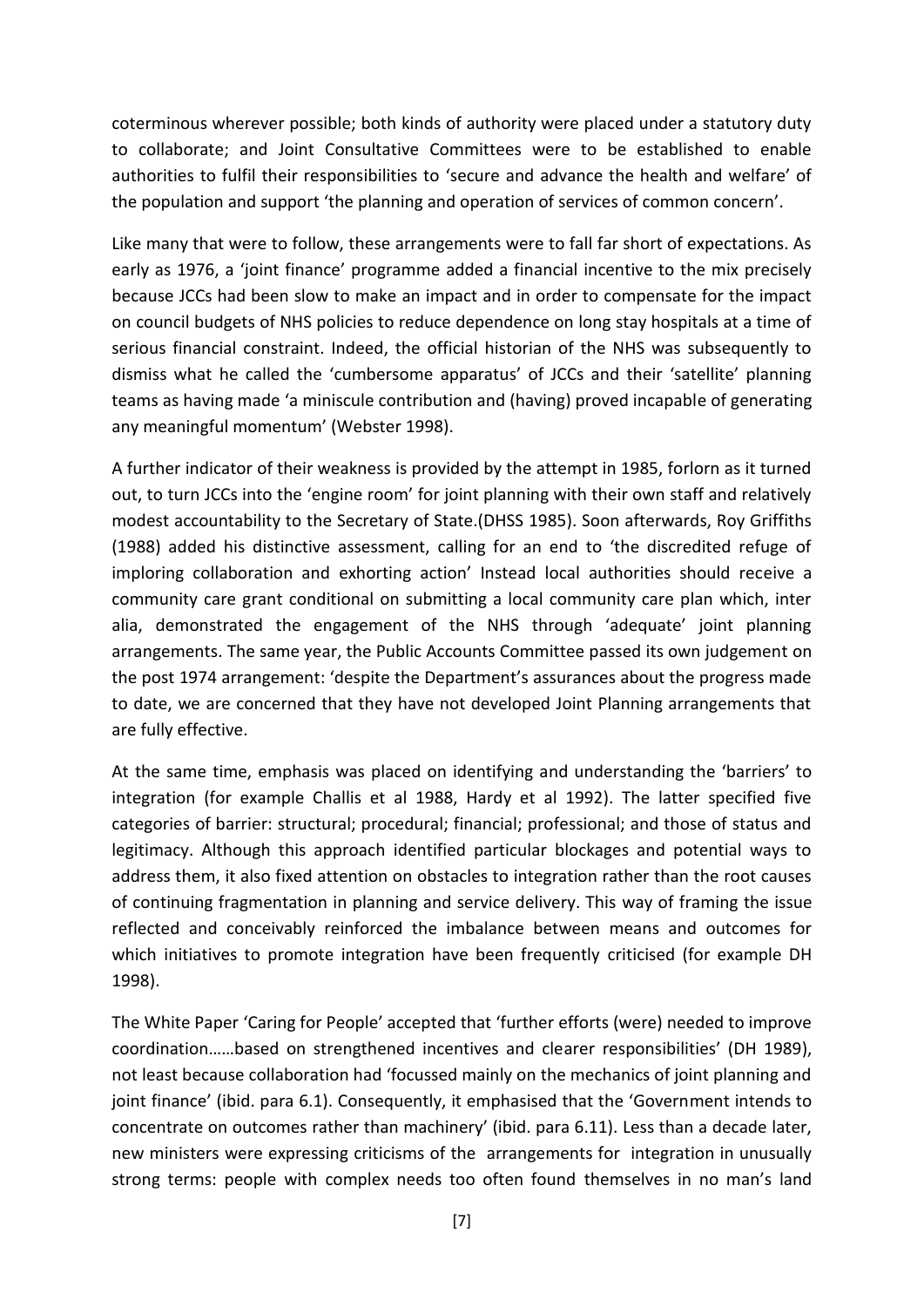between services as 'quality is sacrificed for sterile arguments about boundaries……….This is not what people want or need. It places the needs of organisations above the needs of the people they are there to serve. It is poor organisation, poor practice, poor use of taxpayers' money - it is unacceptable' (DH 1998. Ministerial 'Foreword' p.3).

A package of initiatives was again proposed, including:

1. a (nother) statutory duty of partnership;

2. a new financial incentive in the form of a 'promoting independence' grant, in part to promote 'closer working between health and social services to try to avoid inappropriate hospital admissions or placements on discharge from hospital' (ibid. para. 3.12).;

3. new measures to monitor, review and hold health and local authorities to account for 'the shared objectives and shared sense of responsibility….essential to delivering improved outcomes across boundaries' (ibid para. 4.53).

4. priorities guidance for both the NHS and social services would be issued 'for the first time', making 'clear that both sectors will need to contribute to joint objectives Government has set for them' (ibid.)<sup>2</sup>.

5. statutory authorisation of a set of organisational 'flexibilities' comprising pooled budgets, lead commissioning and integrated provision to remove what were identified as legislative constraints on innovation, integrated care and better outcomes for users and carers (ibid. 4.7).

A national evaluation found that these last mentioned 'flexibilities' led to 'closer coordination of structures, protocols and processes' as well as less tangible changes in stakeholder understandings (Glendinning et al 2002, p vi). However, the study concluded that such gains were dependent on the pre-existence of appropriate organisational and professional cultures, including high levels of 'local trust, commitment and leadership' (ibid). In other words, these 'flexibilities' seemed to facilitate the establishment of more integrated working arrangements where the preconditions already existed but were less effective in creating those preconditions.

Since then, further rounds of critiques and 'fresh' initiatives have taken place. Care Trusts were introduced under the terms of the NHS Plan (DH 2000) and were briefly threatened by Alan Milburn as a universal solution to be imposed if integration did not improve. Few were created, the Secretary of State moved on and the current minister has dismissed them as 'an experiment which never got out of the laboratory' (House of Commons 2012). A joint health and social care White Paper was published in 2006 promising a new direction for community services: it envisaged 'much more joint commissioning between PCTs and local

<sup>1</sup>  $2$  This statement was incorrect: a set of joint priorities for health and personal social services had been published in 1976 and updated in 1981.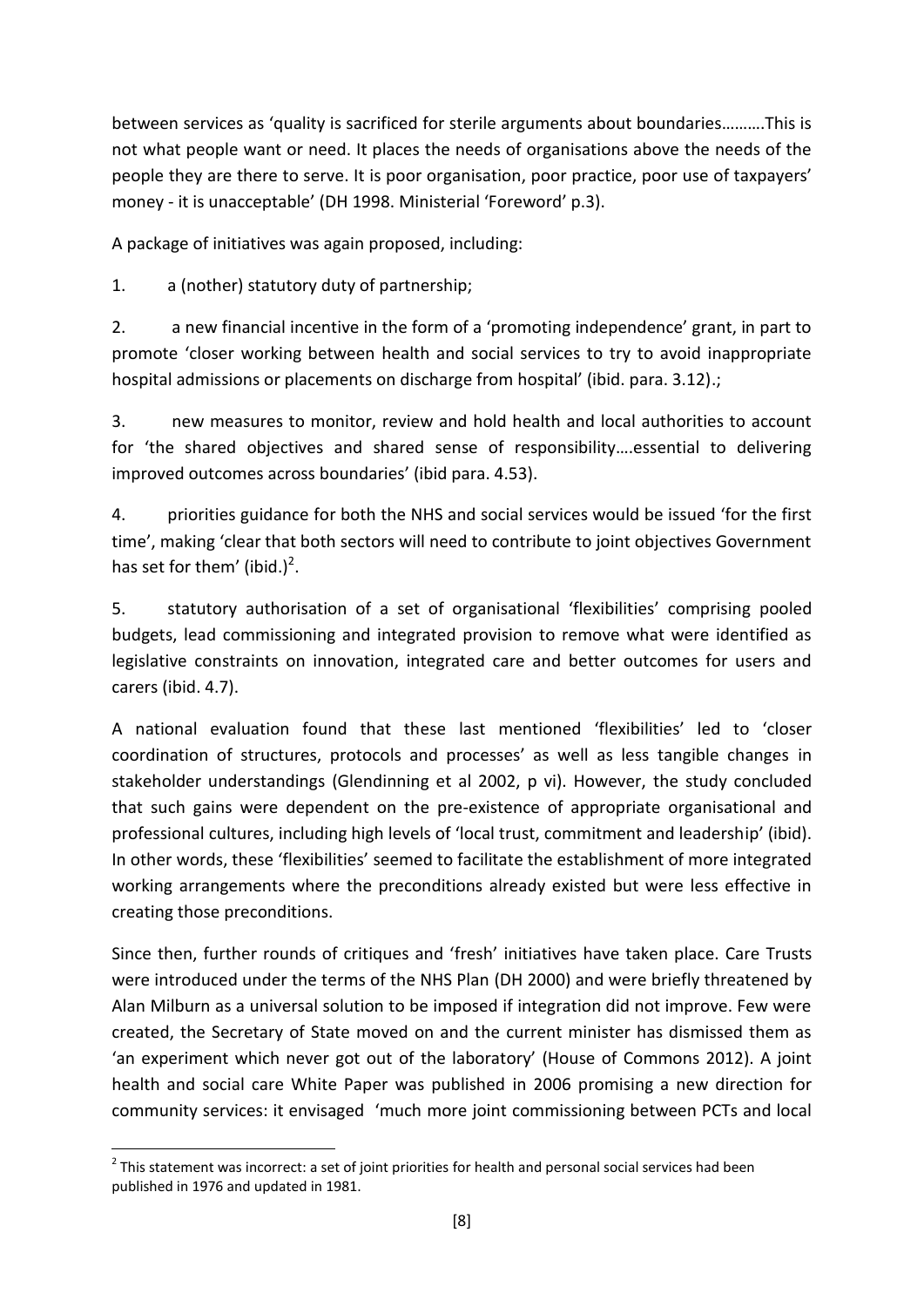authorities' (DH 2006 p.9) based on an outcomes focussed framework for commissioning health and wellbeing, together with integrated clinical networks to ensure the delivery of joined up care and support for individuals. In addition, the Department of Health would streamline budgets and planning cycles between PCTs and local authorities based on a shared, outcome-based performance framework' and there would 'be aligned performance assessment and inspection regimes' (ibid).

A deliberative public consultation had been conducted prior to publication and the document's 'vision (was) to translate what people have said into a new strategic direction' which helped them to live more independently in their own homes and focus much more on their own well-being'. The longer term aim was even more ambitious: 'to bring about a sustained realignment of the whole health and social care system………in settings closer to home' ……….with services 'integrated and built round the needs of individuals and not service providers' (ibid p.17). To make all this possible, there would be higher growth in prevention, primary and community care than in secondary care, and also resources (would) shift from the latter to the former' (ibid.).

In practice, these aspirations were largely unfulfilled and the coalition entered government against a background in which successes were being reported in some localities but they do not appear to be representative of the wider pattern (see, for example, Audit Commission 2009, 2010, Ham 2009, Lewis et al 2010, Ham and Smith 2010, CQC 2010). Certainly there are wide variations in outputs and the use of resources (such as blocked beds and destinations post discharge) which might be expected to be more consistent if services were working together to achieve better quality outcomes and better value for money (see DH 2010 and Care Quality Commission 2010) . Moreover, a significant number of the examples are predominantly concerned with vertical integration in the NHS following the advocacy of integrated care organisations by the Darzi Review (DH 2008), though some of the latter do incorporate elements of horizontal integration with social care.

The CQC (2010) argued that more joined up care could deliver major benefits 'reducing the reliance on high-cost hospital and residential care' (ibid.). The Audit Commission (2009) returned to the theme that the limited results secured by integration came from a focus at both national and local levels on process rather than outcomes. Consequently, it recommended that organisations should 'work closely together in order to get better value from the money available and improve services and outcomes for users……………..(but) the focus should be on outcomes and efficiency gains achieved rather than the process of partnership working or the method by which the service is financed' (ibid.).

The same sources also highlighted the impact of turbulent external environments, especially the financial deficits in PCTs in the first half of the 'noughties' and the disruption to relationships arising from the re-structuring associated with implementing 'Commissioning a Patient Led NHS' (Crisp 2005). The latter was particularly significant given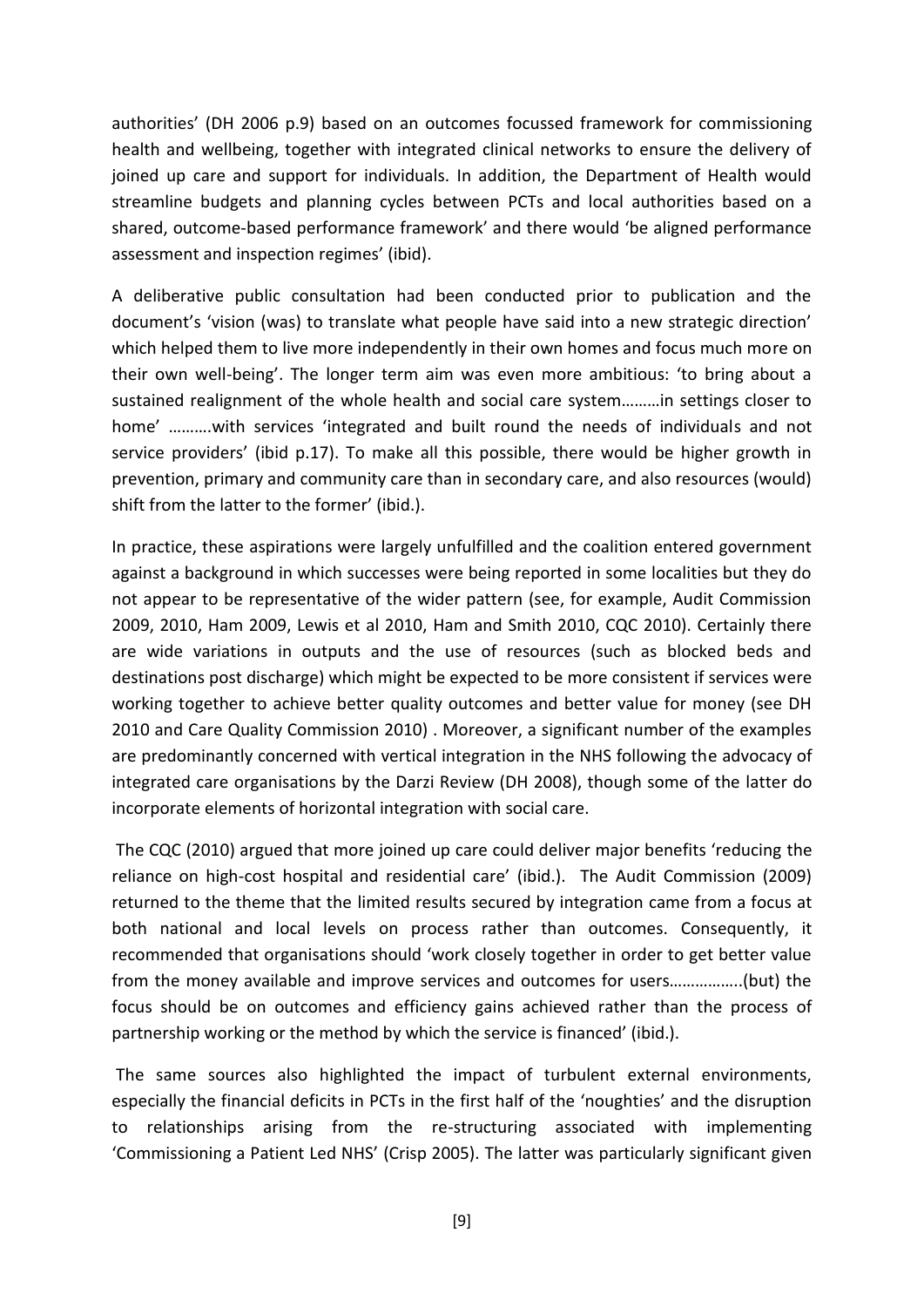the role in successful joint working of mutual trust and confidence built on established relationships.

As readers have doubtless noted, the wheel has almost come full circle with the publication of 'Liberating the NHS' DH2010) and the Health and Social Care Bill. Public Health goes back to the local authorities it left in 1974, though only after a fashion with all but the same amount of current funds going to the NHS Commissioning Board and a minority portion going to NHS England. The creation of Health and Wellbeing Boards (including CCGs whose boundaries should not normally cut across those of local authorities) has at least echoes of restoring coterminous JCCs. However, the new Boards are part of the corporate local authority, must produce joint strategies based on statutorily required joint needs analyses, and, in effect, certify that local commissioning plans are consistent with those strategies. The NHS is transferring £2billion per annum by 2013/14 to social care, half into the non-ring fenced general formula grant and half for 'social care which benefits health care' (shades of joint finance here). A further familiar provision is a statutory duty to work together, though without any discernible provisions for enforcement (in contrast with those specified in the Bill to ensure collaboration within the NHS between the NHS CB, Monitor and CQC). There are many more proposals to promote integration and those that resemble previous initiatives will operate in a different context, in general, and have significantly different as well as similar features to their predecessors. Nonetheless, the new framework is largely shaped, as it has been previously, within the paradigm of 'bridges between parallel organisations' rather than one of integrating mainstream systems and processes (see below). The public health experience shows how difficult it is to break out of the NHS and local government silos and avoid behaviours which seem defensive of resources and status (the latter notable in the efforts of DPHs to avoid being made accountable to Directors of Adult Social Care.

At the same time, it was possible to view the full package of proposals for integration as demonstrating substantial learning from earlier evaluations and experience (Wistow 2011a and 2011b). That possibility remains but it becomes more difficult to sustain as the tendency towards national uniformity and accountability re-asserts itself over 'local liberation', a tension which the earlier work identified.

Despite frequent citations by ministers as exemplars of integration, commissioning care trusts have experienced difficulties in continuing their role in the face of the separation of PCT commissioning and providing roles, PCT clustering and the creation of a national pattern of 'commissioning support organisations'. Torbay, probably the most cited and visited (see Thistlethwaite 2011) has thrown in the commissioning towel and concentrated on its provider functions (House of Commons 2012). Other straws in the wind include:

1. the continuing insistence on three separate but interrelated outcome frameworks for social care, public health and the NHS rather than a single unified framework.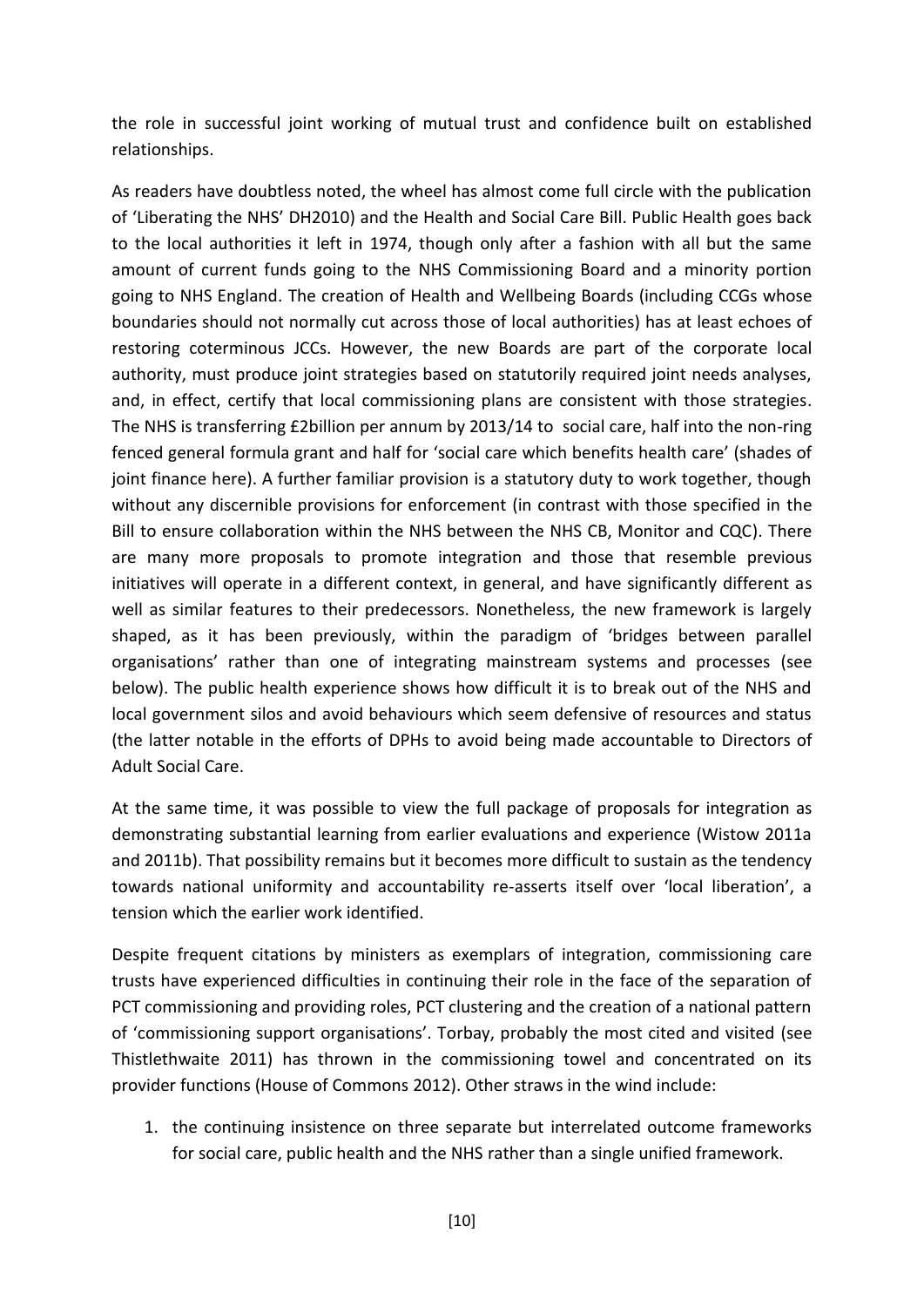2. the resistance to the Future Forum's proposal that HWBs should have the power of veto over commissioning plans in favour of a power to write to the relevant CCG and NHS CB.

We discuss the implications of the current proposals further below. For the present, we conclude this longer view of the history of integration by re-stating the generally held view that previous initiatives to promote integration have had 'disappointing results' (to use the 'Yes Minister' code). Yet, it must also be emphasised that forming this conclusion is not to overlook or denigrate the efforts of individuals, organisations or governments to overcome the barriers to integration. Many have genuinely sought to make a reality of their visions for whole systems change based on better balanced and integrated models of care which provide less fragmented services for individuals. We can and should celebrate their vision and applaud their endeavours. In their turn, they should also be forgiven if they recall the words of Sir Roy Griffiths (1988) and conclude that 'the Israelites, in building bricks without straw, had a comparatively routine and possible task'.

However, it is equally time to accept that those efforts have failed to deliver universal and sustained change to the everyday experiences of service users. This recognition runs through much of the current debate. For example, in their statement 'Integrated Care: Making it Happen', ADASS and the NHS Confederation (2011) recognised that 'the potential for joint working across local authority and NHS services has yet to be fully exploited. We believe there are many more opportunities to make this happen in order to benefit service users'. In its first summary report, the NHS Future Forum similarly stated: 'we need to move beyond arguing for integration to making it happen' (Field 2011, p 20).

The second Future Forum Report was also clear about the poor quality of user experiences:

'While many people told us of excellent care, we heard alarming stories, particularly from the most vulnerable, of poor access, falling through gaps between services and being unable to understand how to navigate their way through the convoluted 'system'. We heard from people who had experienced delays and come to harm. The universal feedback was that the current system is fragmented and all patients, regardless of their circumstances, want a more joined‐up and integrated health and social care service, planned around their needs' (Field 2012 p.9).

The Forum's 'Integration' Workstream report catalogued a wide range of barriers and other factors responsible for such circumstances:

'Sadly, in our listening exercise across England we have been told repeatedly that the system, as it stands, often does not deliver the integrated package of care that people (with complex problems) need. It doesn't deliver their desired outcomes either. There are often wide gaps between services, particularly between primary and secondary medical care, and between health and social care. The often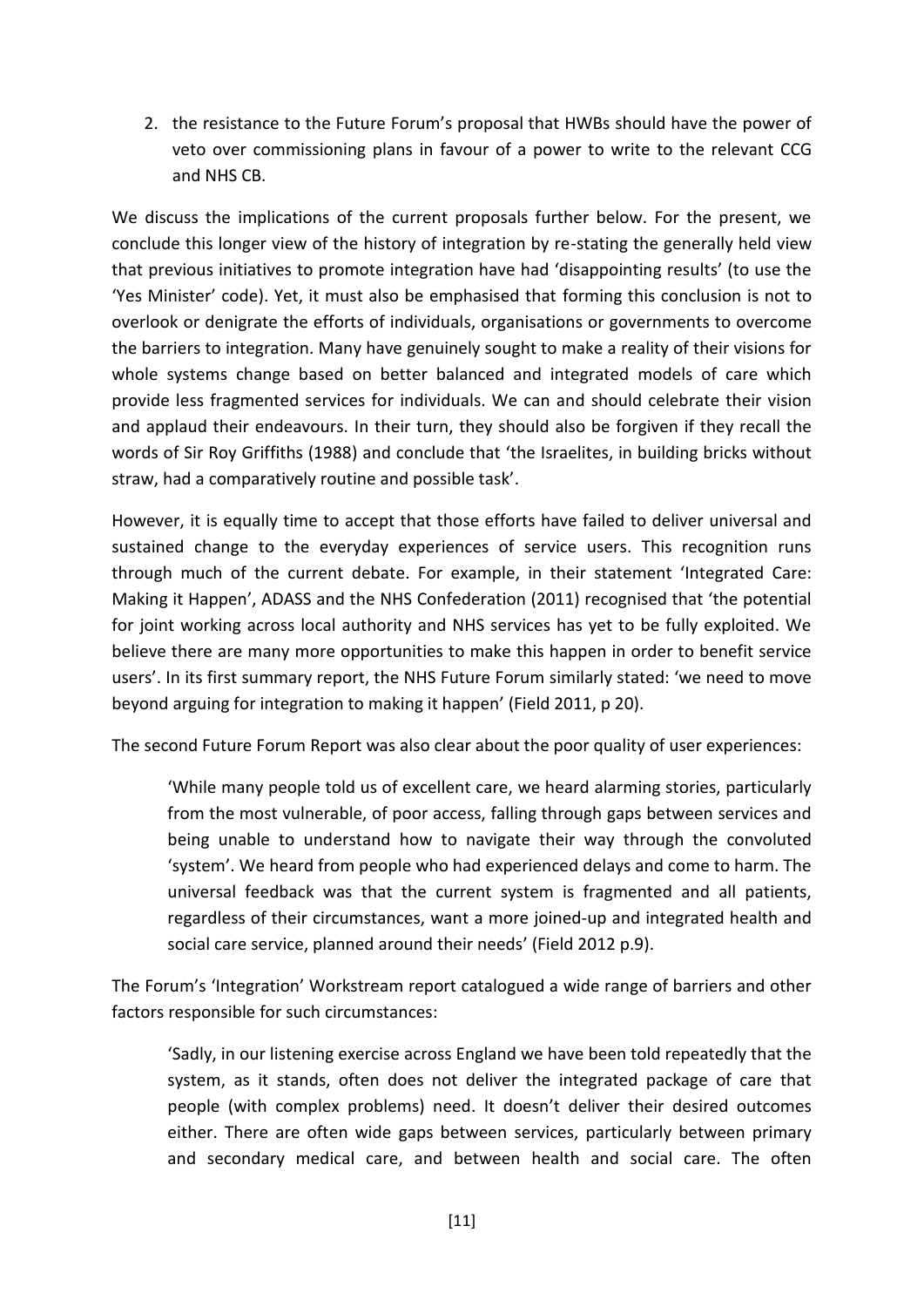inefficient and unreliable transitions between services result in duplication, delays, missed opportunities and safety risks. Designing and delivering more joined‐up and patient‐centred services offers the hope of improving patient experience, safety, quality, outcomes and value. We have heard about the challenges faced by the sector regulators and we know the recent scandals in hospitals, home care, and care homes will not go away if we don't change the way the system works.'

This analysis is valuable both for identifying particular problem areas or pinch points in current delivery systems and because it demonstrates that not all the reasons for poor user experiences and outcomes (such as 'recent scandals') are the result of failures in the arrangements for integration, or their absence. At the same time, it is plain that service users continue to experience basic and enduring problems of service fragmentation, notwithstanding decades of initiative and apparent commitment. The remaining question is how far the continuing influence of fragmentation is because, in effect, we have been tinkering with symptoms rather than addressing its systemic causes.

#### CONCLUDING DISCUSSION

The above account can only be described as a whistle stop tour of half a century of collaboration. Some important documents and events have had to be omitted for reasons of space and others may have been treated so cursorily that important nuances of intention and outcome have been lost. In addition, greater weight was given to the early part of the story than the later. This balance was intentional since our long view sought to understand the lasting consequences of decisions made at the outset of the NHS and most especially around the first reorganisation of 1974.

Two immediate conclusions stand out from the perspective adopted here. First, much has been promised but little delivered. Of course, we lack validated, quantifiable baseline and interval data from the past. Repeat studies are rare and, perhaps, a neglected opportunity among researchers. Contemporary accounts of the shortcomings of integrated care and commissioning today are just that and comparisons with earlier work may suffer from comparing apples with pears, together with changing expectations or tolerances on the part of service users, professionals or researchers. If we recognise but put to one side these problems of comparison and measurement, the fact is that people's experiences of care today is seen to be fragmented and/or delivered in suboptimal settings; and this perception continues to drive policies for better quality and cost effectiveness. Not for nothing is there a strong thread of frustration in both the Future Forum (Field 2012) and Select Committee (House of Commons 2012) reports that the talking must stop and delivery must 'this time' really begin. Even if the source and nature of people's difficulties had changed over time, the need for better integration is undoubtedly an enduring policy concern.

Second, however, the shortcomings and barriers identified over time are, in practice, not dissimilar (see the Sumner and Smith 1969 findings above; Hardy et al 1992 and Alltimes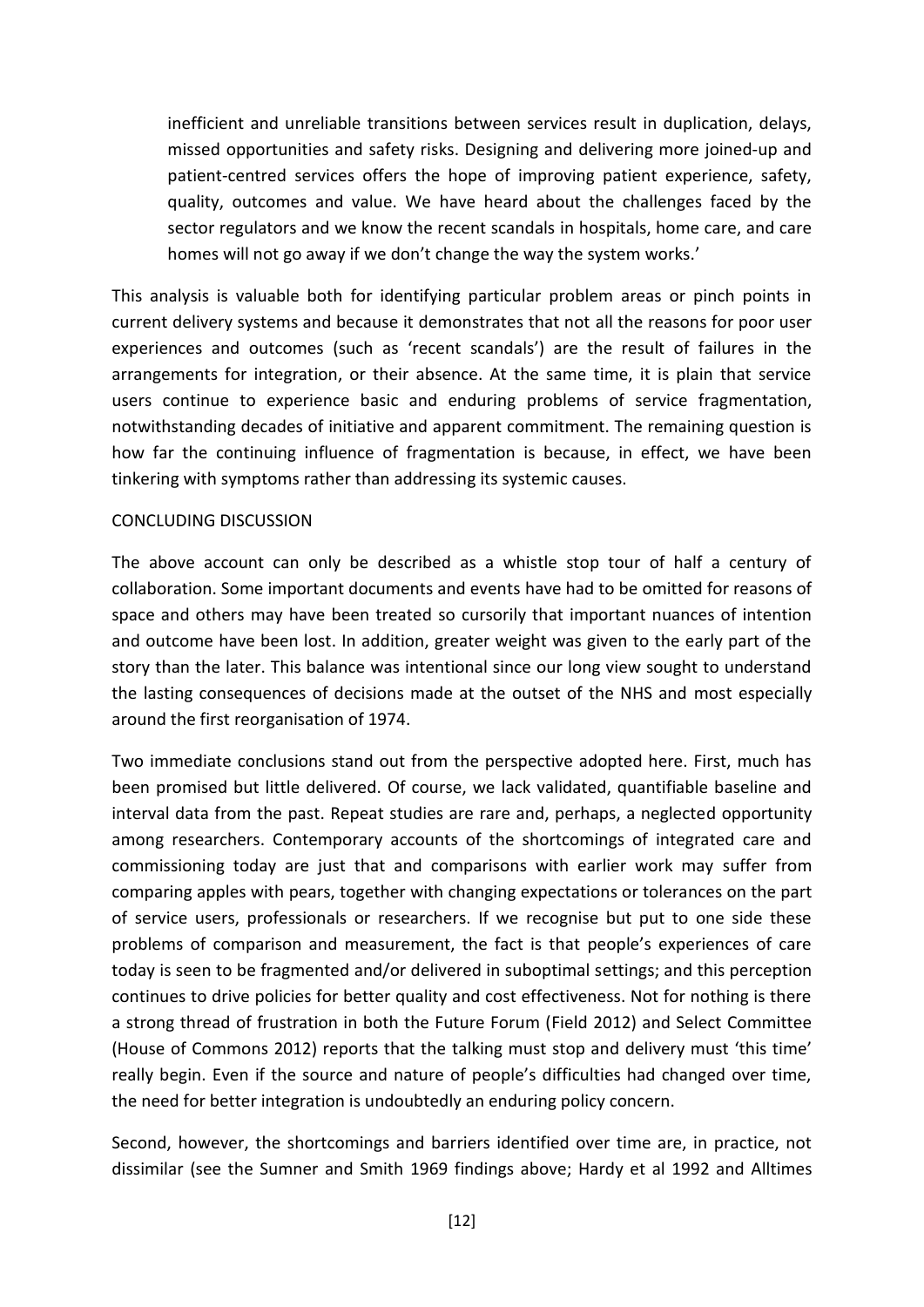and Varnam 2012). Among the more substantial, we can identify: planning/commissioning for individual services rather than for people and the places in which they live; focussing on integration as an end in itself, rather than a means to better outcomes; financial disincentives to providing complementary and substitute services which could deliver better value and other outcomes; imprecise and changing definitions of responsibilities and consequential cost shunting; separate and conflicting outcomes frameworks; accountability and performance systems linked to the role of individual services rather than the operation of a whole care system.

Above all, however, there are two absolutely fundamental weaknesses of the current arrangements which reflect the continuing influence of principles that shaped their beginnings. First, they were built around the skills of providers rather than the needs of users; and, second, they were built for separation rather than integration. Taking these underlying structural principles in turn, the influence of the first is reflected in the difficulty people have in navigating care systems and obtaining joined up care. Two key tests of a needs led, person centred service are:

- 1. ease of access and appropriateness of response: is it possible to access services by 'telling your story once' and being in control of the process rather than feeling you are being passed around a poorly understood system; and
- 2. once accessed, can you receive joined up care in the shape of the ''right'' services at the ''right'' time from the ''right'' person and in the ''right'' place.

The answers to both are useful indicators of how far services are operating in the interests of their users. The Future Forum findings quoted above are only the most recent to tell broadly the same story about the difficulties users experience in this respect. We need to recognise, however, that that these are not just failures of integration. They are, first and foremost, failures in service delivery which flow from care and support being structured around provider more than user interests. If we want to ensure joined up care, we need to shift the balance of power and control towards users at least as much as introduce single points of access, information sharing, single assessments and integrated care packages.

In fact, it is unclear that the latter initiatives will take root unless service delivery is built around the needs of service users and directed by them or more robustly on their behalf. Currently, it could be argued that criticisms of poor integration are misdirected and can become a cloak for wider failures to put the public at the heart of public services. On this analysis, embedding the values underpinning personalisation and self-directed support becomes an essential starting point for integrated care since they attempt to deal with the root causes of the poor personal experiences and outcomes laid at the door of ineffective integration.

The second foundational explanation advanced above for continuing fragmentation was that the NHS and local government were designed to be separate rather than integrated. At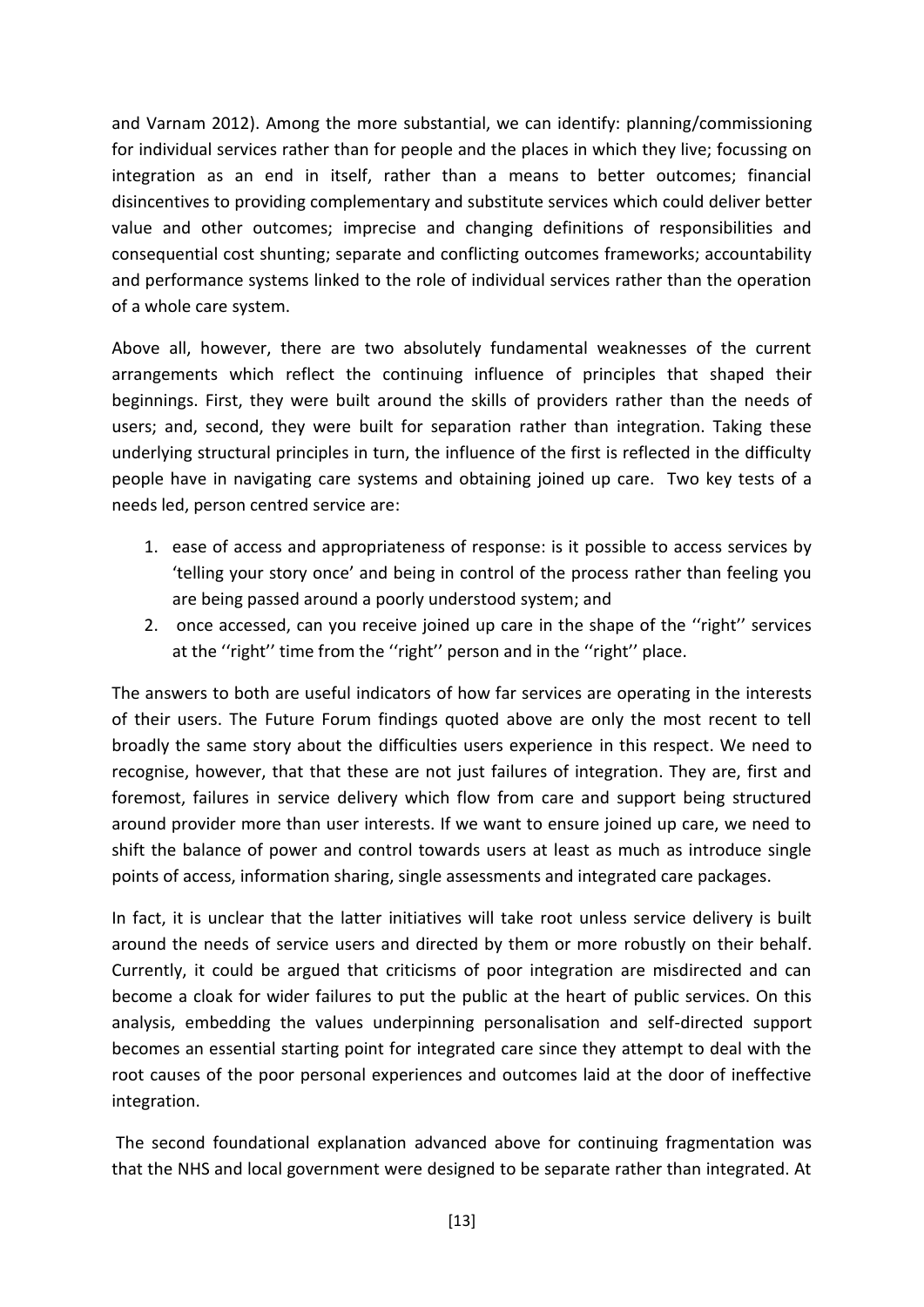every point of policy choice, the ultimate decision has been in favour of separate structures, responsibilities and systems. The only location in DH for exercising unified authority over the NHS and social care is at the level of the Secretary of State. In the case of health, social care and other community services the first point of such authority is, if it exists anywhere, at the level of the Cabinet and its committees. As a result, the NHS dependence on other services may be a primary concern of the NHS but at best a secondary concern of other services, and vice versa. Integration has remained on the margins of the NHS and local government because their mainstream business was defined as delivering their individual functions. In these circumstances, integration is, by definition, an 'add on' as the story of the reorganisations of 1971 and 1974 demonstrated. The recent calls by the King's Fund/Nuffield Trust (Goodwin et al 2012) for integration to become mainstream business (like waiting list targets in the last decade) are correct in the sense of securing better value from resources currently allocated to the NHS and, thus, a more cost effective system of care. Unfortunately, no one below the Secretary of State and his Cabinet colleagues has had the responsibility or means to deliver a differently balanced care system. These limitations are rooted in the structures of the 1974 reorganisations and their functional building blocks.

Sir Keith Joseph recognised the limitations of the 1974 reorganisation when it was debated in Parliament: 'in an ideal world, the answer would be to unify the NHS within local government'. However, he described the coterminous arrangements as an attempt to get as near as possible to the advantages of such unification by creating 'two parallel but interacting structures' (Joseph 1971). His choice of words was more prophetic than he seems to have recognised. As maths textbooks certainly used to make clear, parallel lines meet only in infinity. In fact, we can argue, with the benefit of the perspective provided by path dependence theory (Wilsford 1994), that the initial decision to have separate administrative forms initiated processes of separate development which, step by step, have led them to become more different and the gap between them to widen.

At the same time, we can see that integration has been framed as the design of mechanisms to bridge that gap: to build structures which span their boundaries and introduce financial incentives both to encourage participation in those structures and funding for the products of that participation. The repeated attempts to reinforce and refresh integration, outlined above, are all basically similar because they work from a common diagnosis and prescription. In effect, successive governments have tweaked and re-fined linking mechanisms between two resolutely separate management structures. Whenever, more radical options have been considered, (for example, accountability of JCCs to central government, universal care trusts, single outcomes and performance management frameworks, or shifting significant resources between budgets) they have tended to disappear with a change of minister or gradually fade away. While the 1974 arrangements have been modified over time, their essentials have remained, therefore. Indeed, since all subsequent modifications have effectively taken the twin reorganisations of 1974 as their starting point, the balance of influences from which that settlement emerged has not only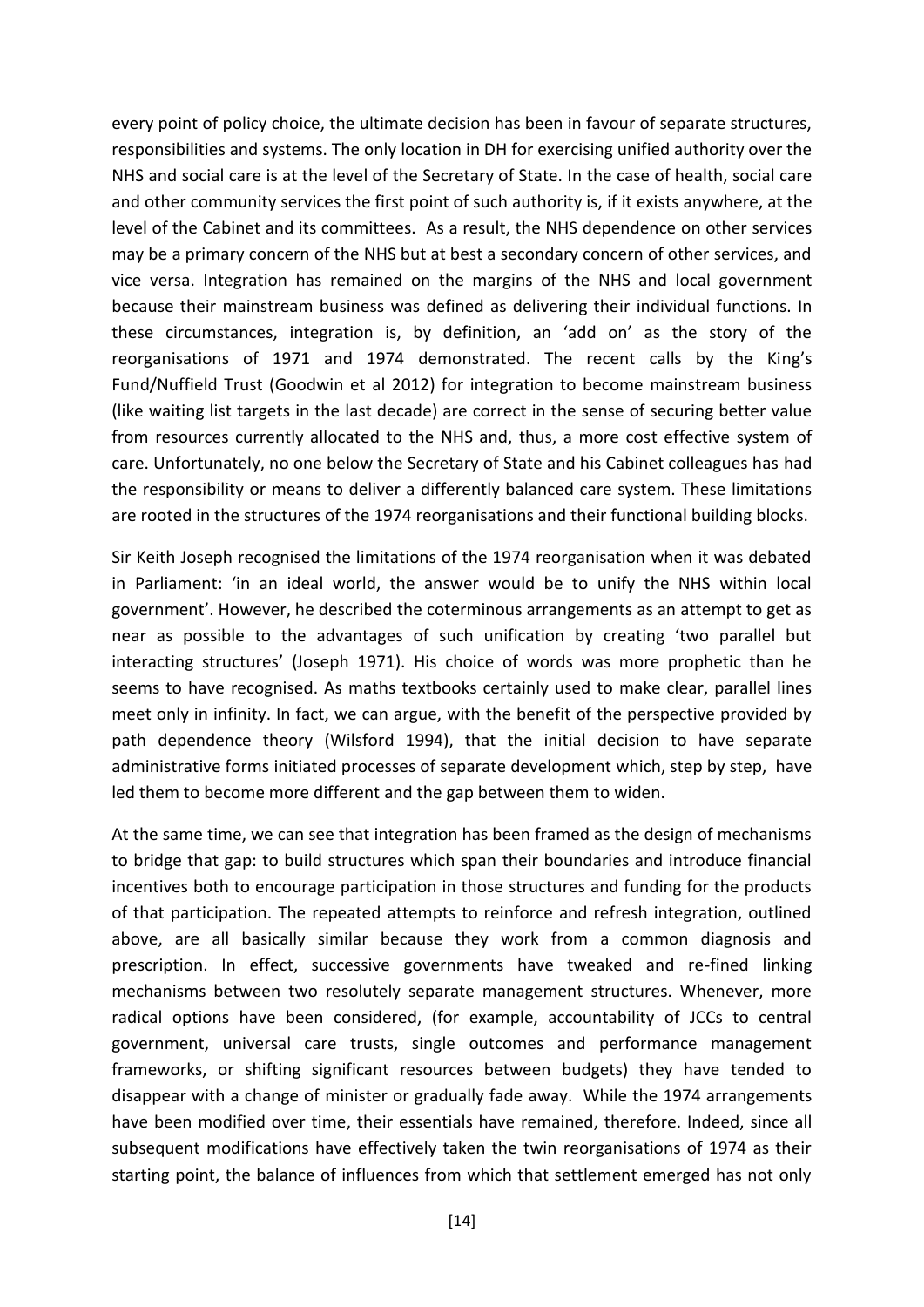been successful in colonising the future but its latter day representatives have kept alternative approaches off the agenda. It should be no surprise, therefore that the diagnosis of problems and search for solutions seems to have repeatedly gone round the same circle.

In an earlier article for this Journal (Wistow 2011b p.9), it was suggested that the underlying model of seeking to build bridges between what were (to mix the metaphor) hardened organisational silos was fundamentally flawed. The approach suggested there was not one of structural unification, with the consequence of creating a single ever bigger silo and the accompanying disruptive effects of another reorganisation: rather it was to accept the inevitability of structural fragmentation but to interweave and align mainstream systems and processes. In addition a different balance between vertical (national) and horizontal (local) accountabilities should be struck, compatible with securing agreed local outcomes including a single point for authorising local commissioning plans. The Health Committee has adopted a similar approach but taken it further with its proposal for a single commissioning process and a single commissioner. That person would hold all public funds for older people<sup>3</sup>, and be accountable for using them within a unified outcomes framework to achieve better value for the public resources.

This role and accountability structure would enable the commissioner to re-allocate resources as necessary but not at the cost of de-stabilising local care systems since they would also be responsible for commissioning such provision. Dilnot (2011) noted the current allocation of these resources is suboptimal. In effect, it reflects the accretion of often unrelated national and local decisions over time taken in the absence of either local or national accountabilities for securing better outcomes for service users by managing the system as a whole. The Committee's focus on individual groups of users is also worth considering as a countervailing force to the post 1974 functional structures.

What is suggested here, therefore, is an evolutionary approach which builds on current structures but seeks to weave them together in the interests of users and their needs in the round. Much more work would be necessary to fill out the details of this approach. and many of the detailed suggestions from the Future Forum and other sources could play an important part within the integration strategy necessitated by this analysis (see Goodwin et al 2012 and Field 2012). Ultimately, however, there is a choice to be made about the role and form of the NHS: is it to continue as a stand-alone single purpose national service or is it to be part of a multi-purpose local service within the democratic framework of local government. The latter option would require important changes in the structure and culture of local government as well as health services

Not all the precedents for ever closer NHS/ local government relationships are happy ones, to say the least and the case would need to be made on the basis of good evidence and

1

 $3$  The report proposes this model for older people because they are by far the biggest users of services but also suggests it could be adopted for other user groups.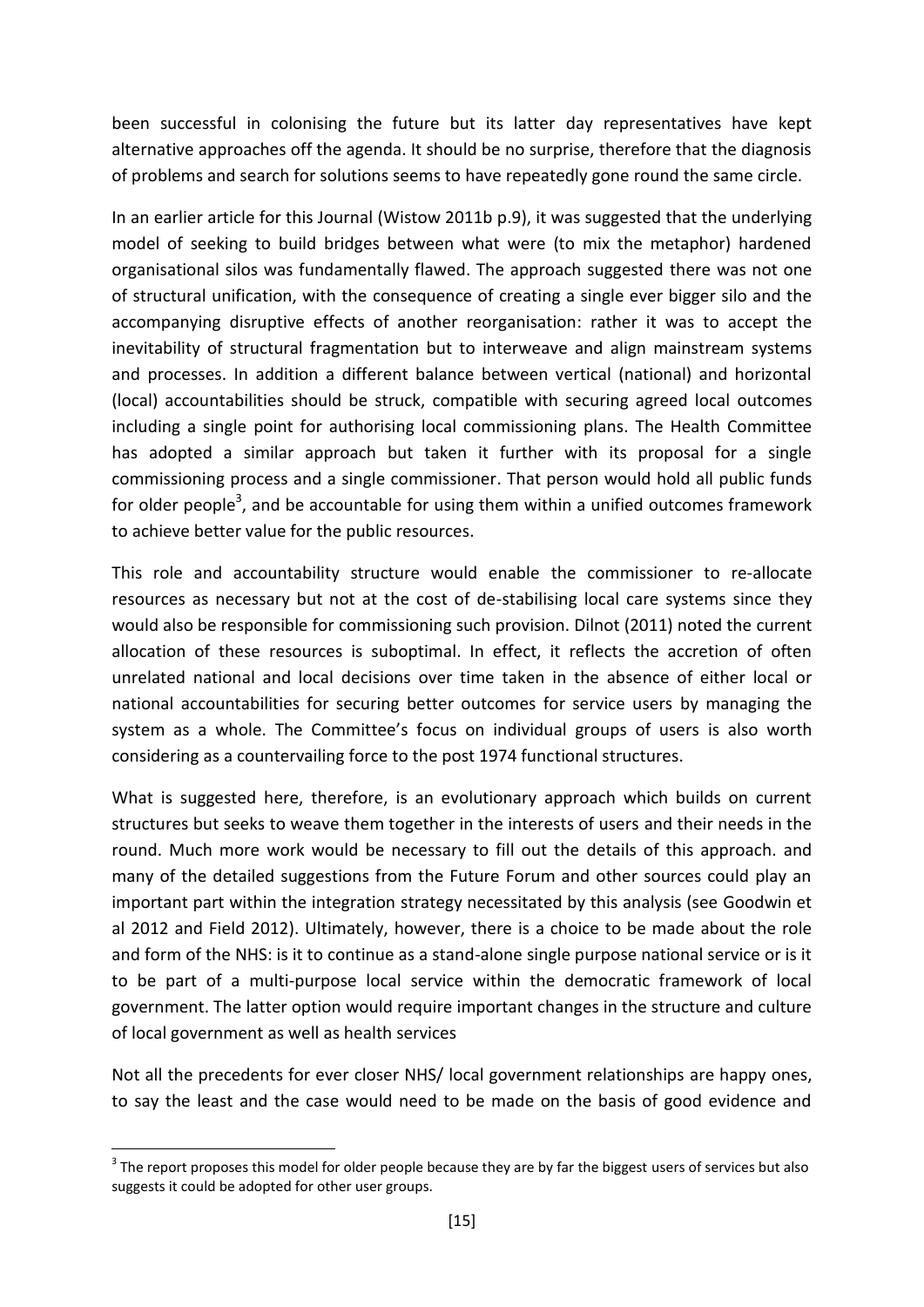better outcomes rather than organisational imperialism or defensiveness. The option should, however, be debated fully for the first time in half a century; and the analysis should be in terms of the best fit between structure, purpose and person centred outcomes. As the NHS increasingly shifts to a preventive role, supports strategies for addressing the underlying determinants of health, and seeks to minimise hospital admissions especially in the case of long term conditions, we need to consider afresh whether its separate structure and culture can provide the optimal match between changing needs and relatively diminishing resources. If the current model of the NHS is shown to be past its sell by date, integration with local government may be one of the more effective guarantees for the survival of its values and contributions to national wellbeing.

## *REFERENCES*

ADASS and the NHS Confederation, (2011), *Integrated care – making it happen: A Joint Statement between the Association of Directors of Adult Social Services and the NHS Confederation.* London: ADASS and NHS Confederation.

Alltimes, G. and Varnam, R. (2012), *Integration: A report from the NHS Future Forum,*  London: Department of Health.

Audit Commission, (2009), *Means to an end: Joint financing across health and social care*. London: Audit Commission.

Audit Commission, (2010) Joining up health and social care: Improving value for money across the interface. London: Audit Commission.

Brown, R.G.S. (1965), *The Management of Welfare*. London: Fontana

Challis L., Fuller S., Henwood M., Klein R., Plowden W., Webb A., and Wistow G. (1988) *Joint Approaches to Social Policy.* Cambridge: Cambridge University Press.

CQC, (2010), *The state of health care and adult social care in England: An overview of key themes in care in 2009*. London: Care Quality Commission

Crisp, N. (2005), *Commissioning a Patient-led NHS*, London: Department of Health

DH, (1989) *Caring for People: Community Care in the Next Decade and Beyond*. Stationery Office: London.. Cm 849.

DH, (1998), *Partnership in action (new opportunities for joint working between health and social services) a discussion document.* London: Department of Health

DH (2000), *NHS Plan: A Plan for Investment: A Plan for Reform*. London: Department of Health, Cm 4818.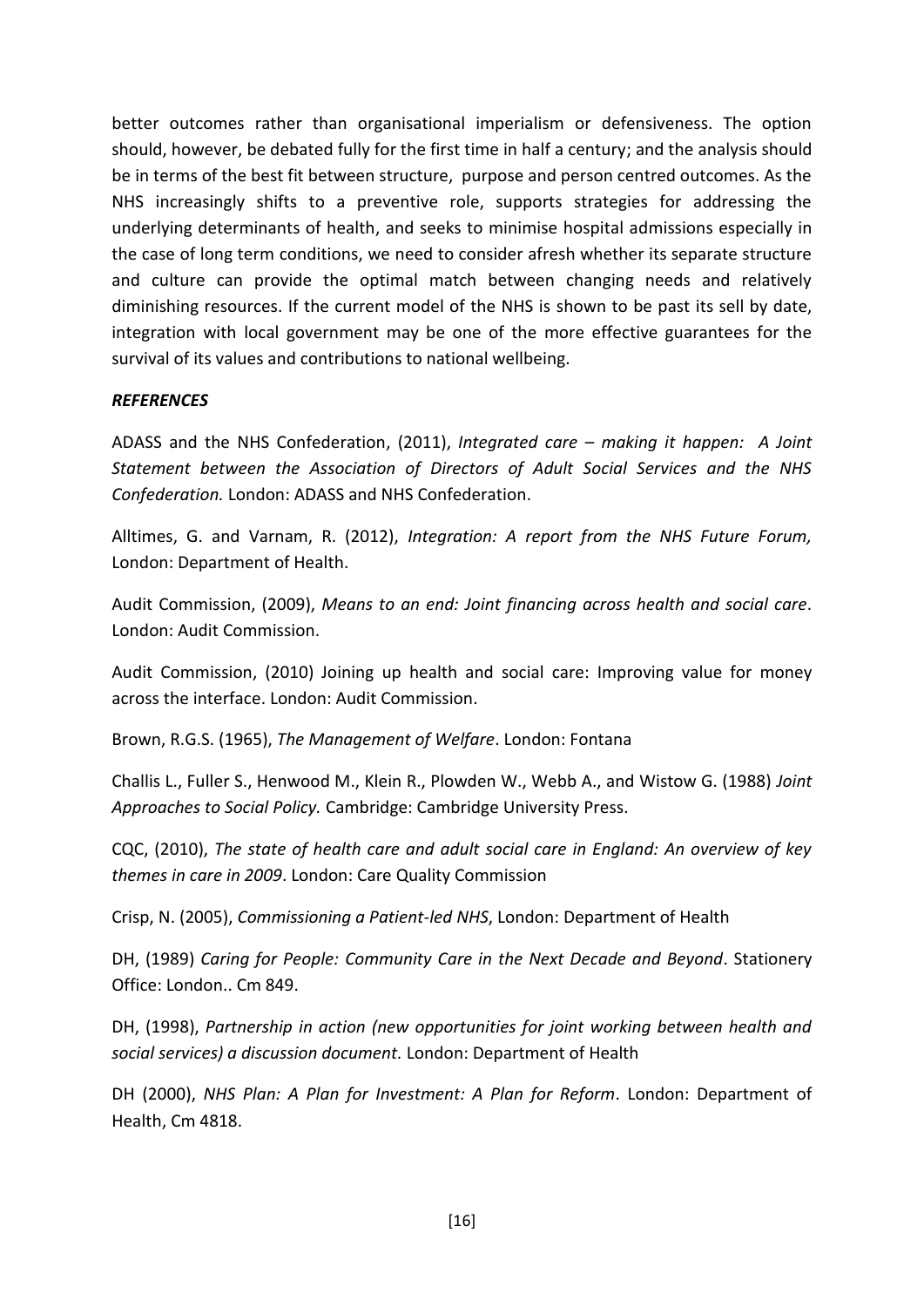DH (2006), *Our health, our care, our say: a new direction for community services*, London: the Stationery Office, Cm 6737.

DH (2008), *High Quality Care For All: NHS Next Stage Review Final Repor*t, London: the Stationery Office, Cm 7432

DH (2010), *Equity and Excellence: Liberating the NHS*, Department of Health, The Stationery Office, London, Cm 7881

DHSS, (1970), *The Future Structure of the National Health Service*. London: HMSO.

DHSS 1972a National health Service Reorganisation: England. London: HMSO, Cmnd 5055.

DHSS, (1972b), *Management Arrangements for the Reorganized National Health Service.*  London: HMSO, 1972. Grey Book

DHSS, (1985), *Progress in Partnership: Report of the Working Group on Joint Planning*. London: DHSS.

Dilnot, A. (2011*), Fairer Care Funding The Report of the Commission on Funding of Care and Support.* London: Commission on Funding and Support

Field, S. (2011), *NHS Future Forum: Summary Report on Proposed Changes to the NHS,* Department of Health, London

Field, S. (2012) *NHS Future Forum Summary report – second phase.* London: Department of Health.

Glendinning, C. Hudson, B. Hardy, B. and Young, R. (2002) *National evaluation of notifications for use of Section 31 partnership flexibilities in the Health Act 1999; final project report.* Nuffield Institute, University of Leeds and National Primary Care Research and Development Centre, University of Manchester

Griffiths, R. (1988), *Community Care: Agenda for Action*. London: HMSO

Guillebaud, C. W. (1956) *Report of the Committee of Inquiry into the cost of the NHS*. London: HMSO, Cmd 9663,

Ham C. (2009), *Only Connect: policy options for integrating health and social care,* London: Nuffield Trust

Ham, C. and Smith, J. (2010). *Removing the policy barriers to integrated care in England*, Briefing September 2010. London: The Nuffield Trust.

Hardy, B. Turrell, A. and Wistow, G. (1992) *'Innovations in Community Care Management* Aldershot: Avebury.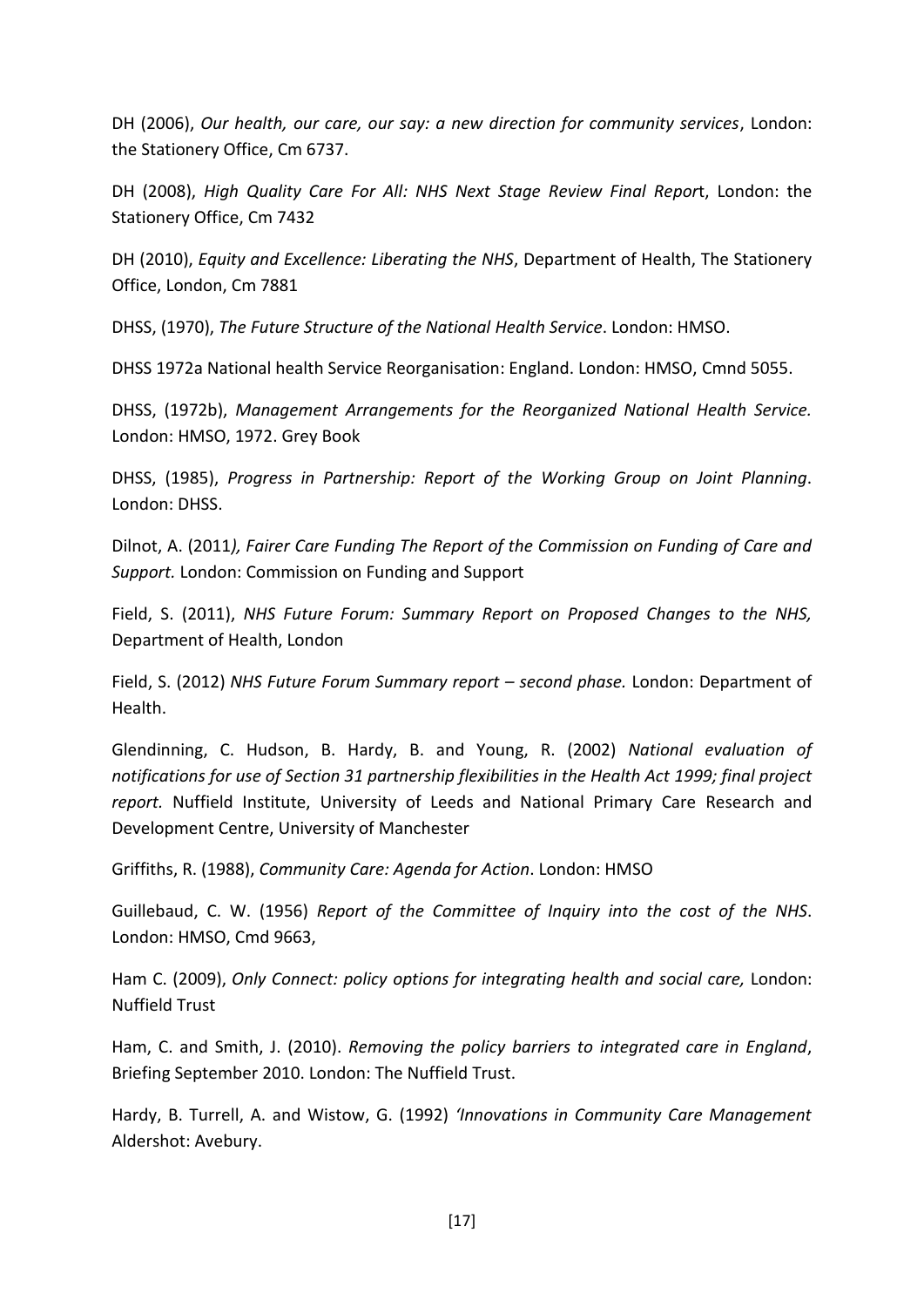House of Commons Health Committee (2012), *Social Care,* Fourteenth Report of Session 2010–12, Volume I: Report, together with formal minutes, London: The Stationery Office Limited, HC 1583

Joseph, K. (1971) cited by Thomas, N. and Stoten, B. 'The NHS and local government: cooperation or conflict?' in Jones, K. (ed.), *The Year Book of Social Policy in Britain, 1973. London:* Routledge and Kegan Paul, 1974,

Goodwin, N. Smith, J. Davies, A. Perry, C. Rosen, R. Dixon, A. Dixon, J. Ham, C. (2012), *Integrated Care for patients and populations: improving outcomes by working together*, London: The King's Fund and the Nuffield Trust.

Lewis R, Rosen R, Goodwin N and Dixon J, (2010), *Where next for integrated care organisations in the English NHS?* London: Nuffield Trust and King's Fund

Ministry of Health (1962), *A Hospital Plan for England and Wales* London: HMSO, (Cmnd. 1604)

Ministry of Health (1963), *The Development of Community Care*, London: HMSO, Cmnd 1973.

Ministry of Health (1968) *Administrative structure of the medical and related services in England and Wales*. London: HMSO

Parker, J. (1965), *Local Health and Welfare Services,* London: Allen and Unwin.

Porritt, A. (1962), *A Review of the Medical Services in Great Britain: Report of the Medical Services Review Committee,* London: Social Assay

Redcliffe Maude, (1969), *Report of the Royal Commission on Local Government in England 1966–1969,* London: HMSO, (Cmnd. 4040)

Seebohm, F. (1968) *Report of the Committee on Local Authority and Allied Personal Social Services*. London: HMSO. Cmnd 3703.

Sumner, G. and Smith, R. (1969), *Planning Local authority Services for the Elderly*. London: George, Allen and Unwin.

Thistlethwaite P. (2011), *Integrating health and social care in Torbay Improving care for Mrs Smith*. London: The King's Fund

Tuckett, D. (1976). *An Introduction to Medical Sociology.* London: Tavistock.

Webster C. (1998), *The National Health Service: A Political History,* Oxford: Oxford University Press.